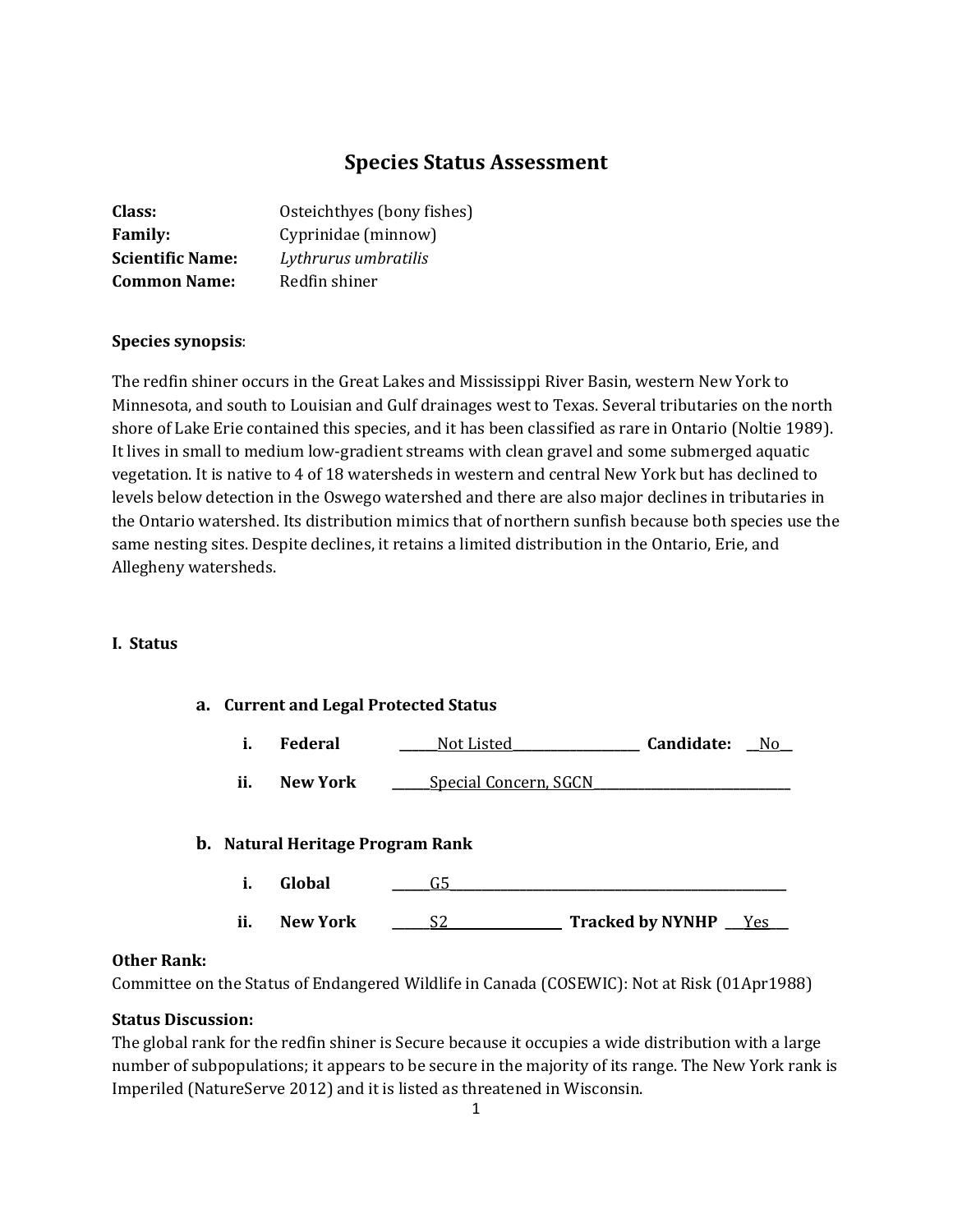# **II. Abundance and Distribution Trends**

**a. North America**

| <i>i.</i> Abundance      |                        |
|--------------------------|------------------------|
| declining<br>_increasing | stable<br>unknown<br>X |
| Distribution:<br>Ħ.      |                        |
| declining<br>increasing  | unknown<br>stable      |

Time frame considered: **\_\_\_\_Based on G5 NatureServe rank**\_\_\_\_\_\_\_\_\_\_\_\_\_\_\_\_\_\_\_\_\_\_\_\_\_

# **b. Regional**

| <i>i.</i> Abundance                                                         |                             |
|-----------------------------------------------------------------------------|-----------------------------|
| $\underline{X}$ declining _____increasing                                   | stable unknown              |
| ii. Distribution:                                                           |                             |
| $\underline{X}$ declining _____increasing                                   | ______stable _______unknown |
| Regional Unit Considered: ______ Region 5 - Northeast _____________________ |                             |
| Time Frame Considered: Time Frame Considered:                               |                             |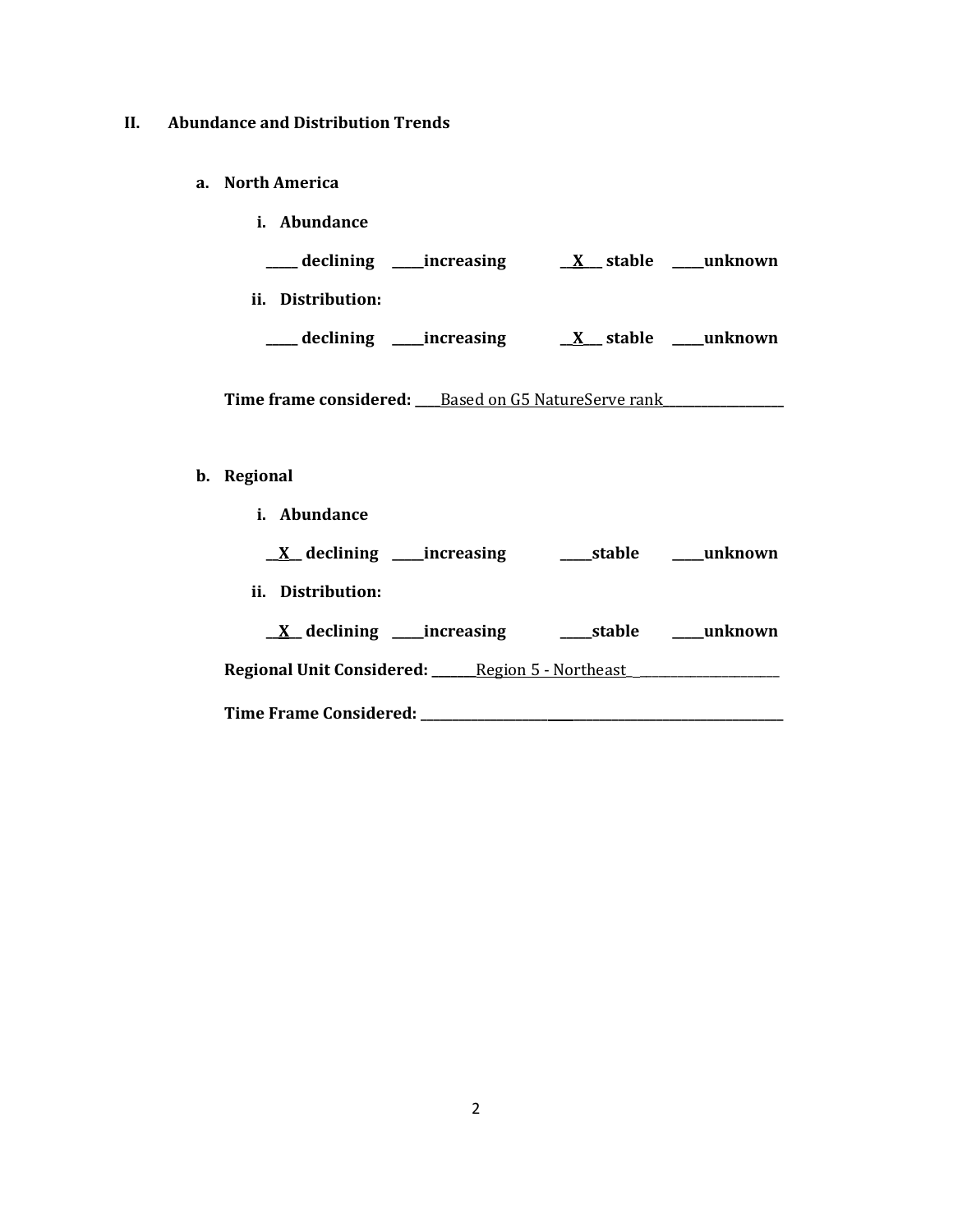**c. Adjacent States and Provinces**

| <b>CONNECTICUT</b>                                                             | Not Present $X_{-}$                                        | No data $\_\_\_\_\_\_\_\_\_\_\_\_\_\_\_\_$ |
|--------------------------------------------------------------------------------|------------------------------------------------------------|--------------------------------------------|
| <b>MASSACHUSETTS</b>                                                           | Not Present $X_{-}$                                        | No data $\_\_\_\_\_\_\_\_\_\_\_\$          |
| <b>NEW JERSEY</b>                                                              | Not Present $X_{-}$                                        | No data ______                             |
| <b>QUEBEC</b>                                                                  | Not Present $X_{-}$                                        | No data ______                             |
| <b>VERMONT</b>                                                                 | Not Present $X_{-}$                                        | No data $\_\_\_\_\_\_\_\_\_\_\_\_\$        |
| <b>ONTARIO</b><br>i. Abundance                                                 | Not Present _______                                        | No data ______                             |
| ii. Distribution:                                                              | ___ declining ____ increasing _____ stable ____ unknown    |                                            |
|                                                                                | ___ declining ____ increasing _____ stable ____ unknown    |                                            |
| Time frame considered: Last reviewed in 2004                                   |                                                            |                                            |
| <b>PENNSYLVANIA</b>                                                            |                                                            |                                            |
| i. Abundance<br>ii. Distribution:                                              | ___ declining ____ increasing ______ stable ____ unknown   |                                            |
|                                                                                | <u>X</u> declining ____increasing ______stable ____unknown |                                            |
| Time frame considered: Lost from 1 historic drainage; now limited to 2 streams |                                                            |                                            |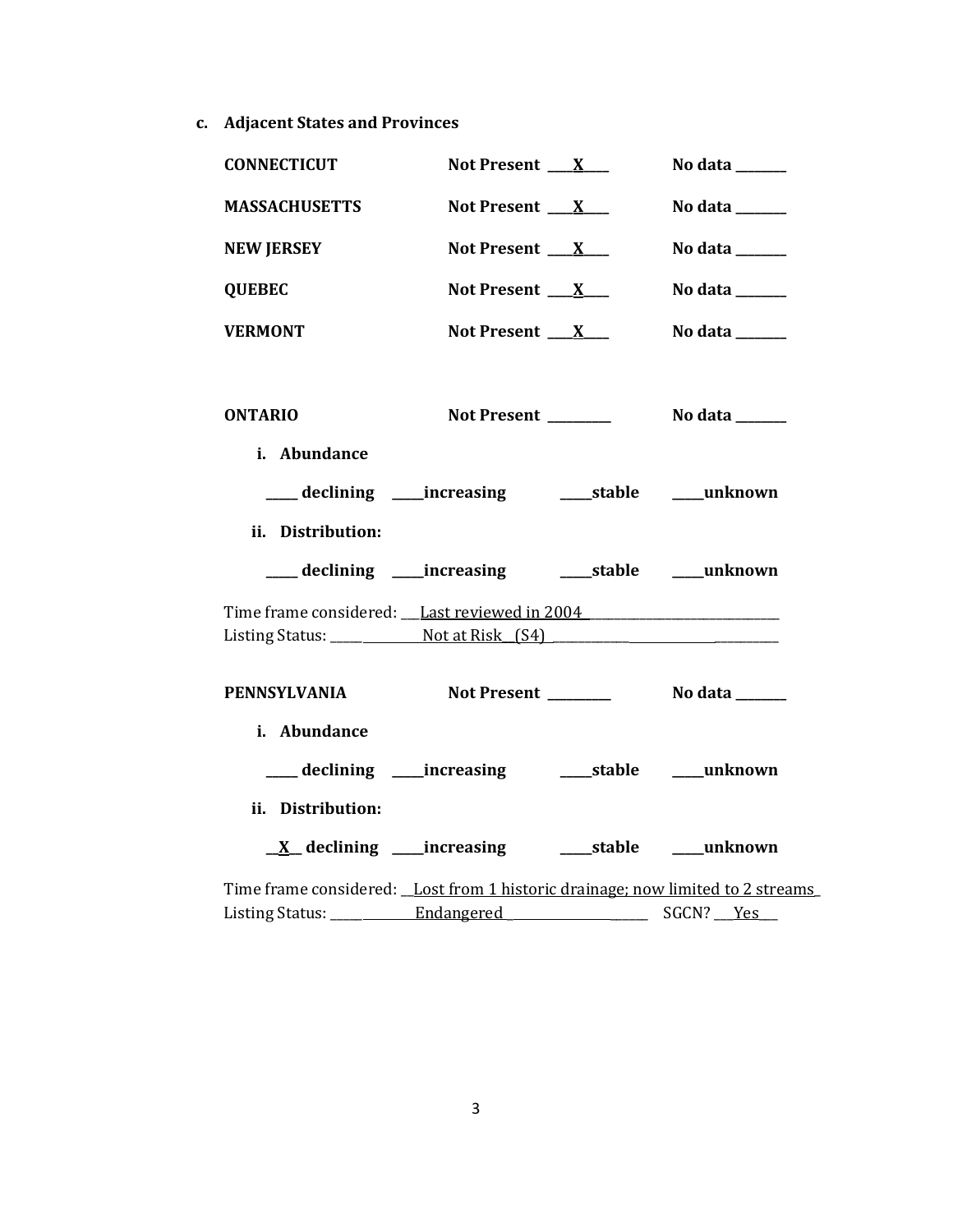| d. NEW YORK                               | No data           |
|-------------------------------------------|-------------------|
| i. Abundance                              |                   |
| ____ declining _____increasing            |                   |
| ii. Distribution:                         |                   |
| $\underline{X}$ declining _____increasing | stable<br>unknown |
|                                           |                   |
| Time frame considered: Since 1977         |                   |

# **Monitoring in New York.**

Monitoring programs carried out by the NYSDEC Rare Fish Unit, 1998-2012.

# **Trends Discussion:**

In New York, redfin shiner has historically been found in 4 waters (now in 4) and is declining (or gone or dangerously sparse) in 3 of the 4 watersheds. The population appears stable in very small areas of three streams, and the status in areas like the Niagara River and Twelvemile Creek is unknown. This trend causes concern.

The differences in frequency occurrence in comprehensive stream surveys from these watersheds shows no evidence of decline, and there were low levels in all watersheds, usually <2%.

The distribution of this species among sub-basins (HUC 10) within the 4 watersheds has changed in a more obvious pattern, with records from fewer units in the recent period. Overall there are records from 9 of the units for all time periods, and from recent times there are 4 units, or a loss of its former range. Statewide, the number of individual site records for this species has been 54 for all time periods, 27 in the last 30 years, and 26 since 1993.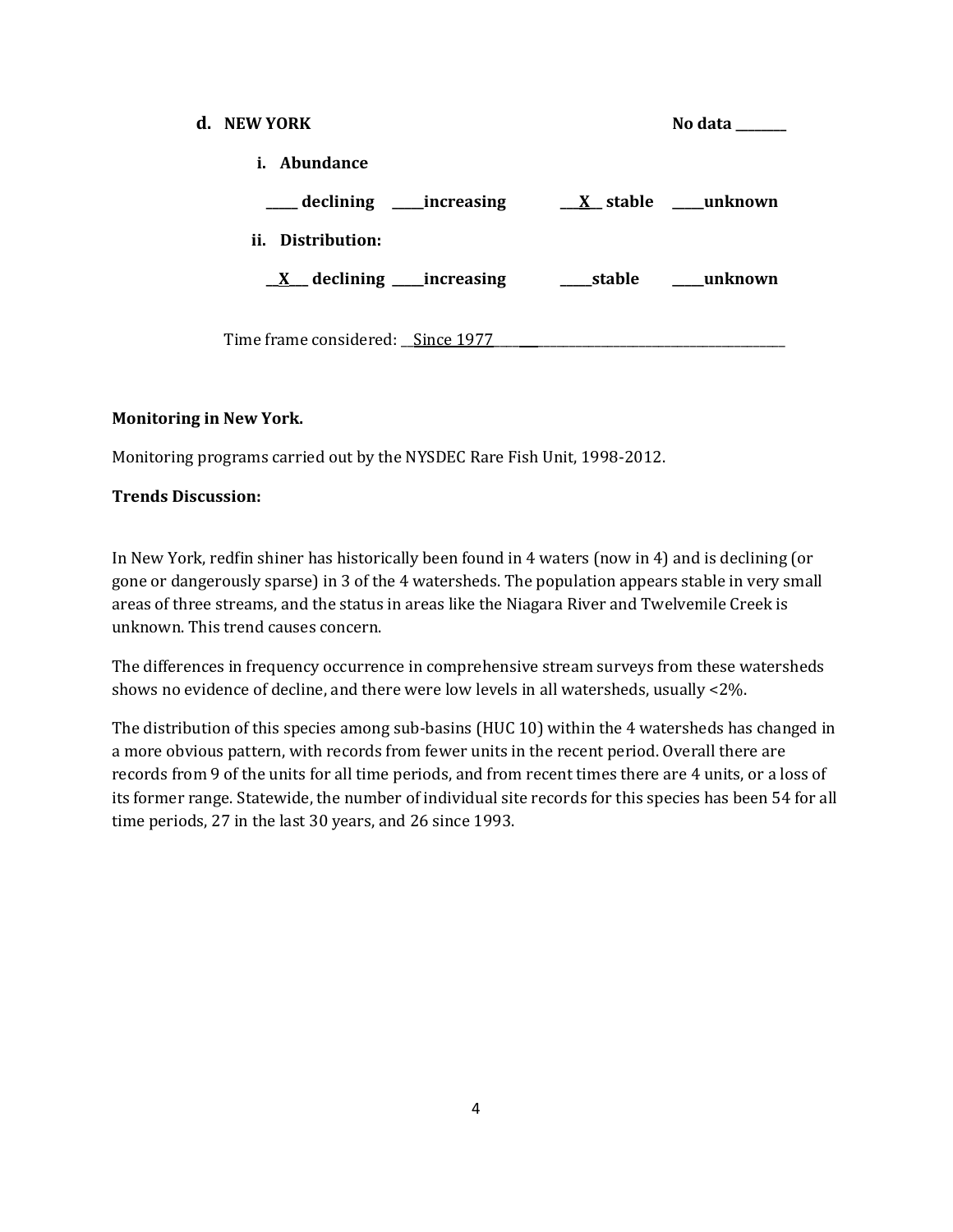

**Figure 1**. U.S. distributon of redfin shiner by watershed (NatureServe 2012).



**Figure 2**. Redfin shiner distribution in New York, depicting fish sampled before 1977 and from 1977 to current time, shown with the corresponding HUC-10 units where they were found and the number of records.

| Watershed name | Total # HUC10 | <b>Early only</b> | Recent only | both | Watershed status  |
|----------------|---------------|-------------------|-------------|------|-------------------|
|                |               |                   |             |      | First-time record |
| Allegheny      |               |                   |             |      | 2005              |
| Erie-Niagara   |               |                   |             |      |                   |
| Ontario        |               |                   |             |      |                   |
| Oswego         |               |                   |             |      | loss              |
| sum            |               |                   |             |      |                   |

**Table 1**. Records of rare fish species in hydrological units (HUC-10) are shown according to their watersheds in early and recent time periods (before and after 1977) to consider loss and gains. Further explanations of details are found in Carlson (2012).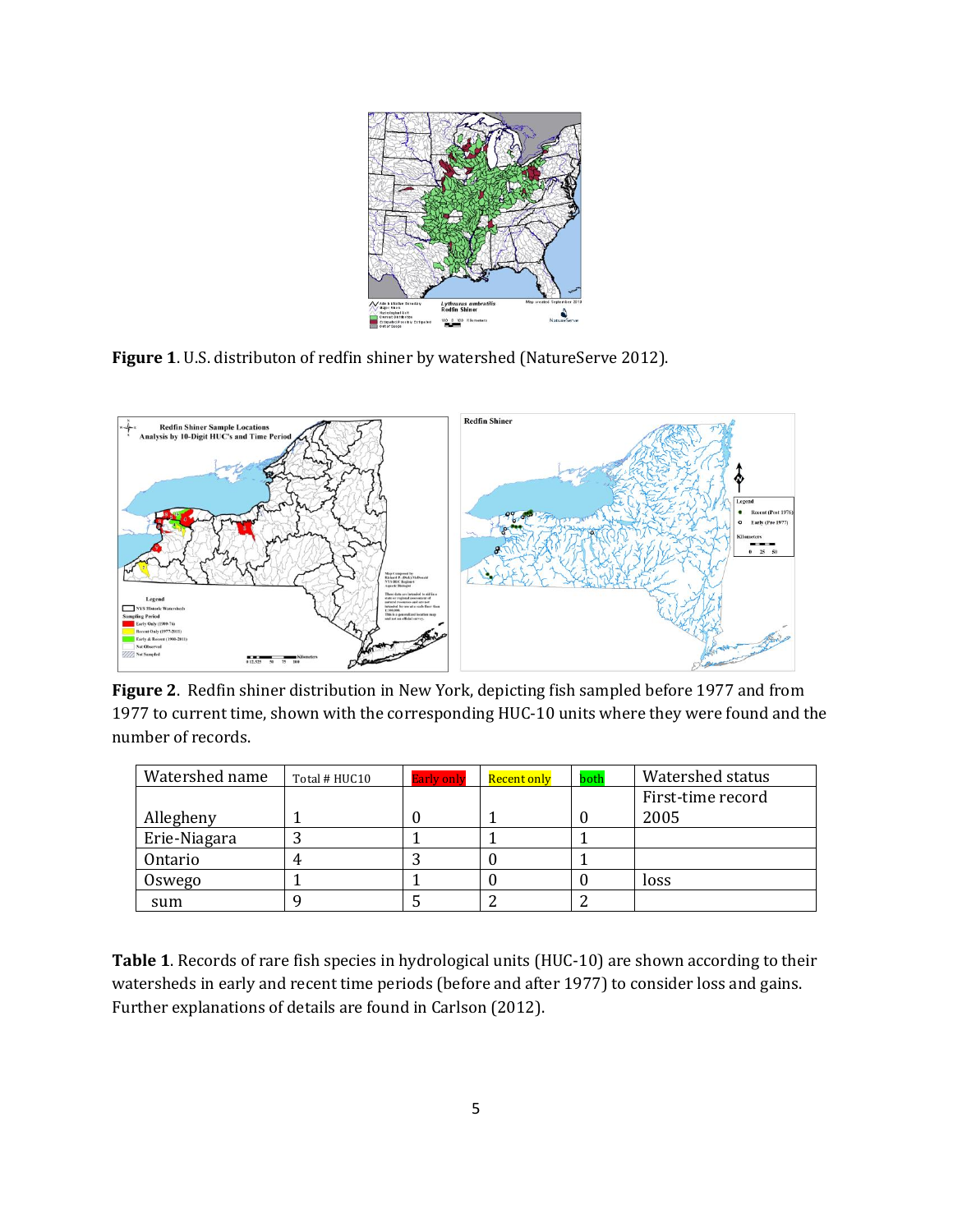#### **III. New York Rarity, if known:**

| <b>Historic</b> | # of Animals | # of Locations | % of State      |
|-----------------|--------------|----------------|-----------------|
| prior to 1977   |              |                | 4/18 watersheds |
| prior to 1980   |              |                |                 |
| prior to 1990   |              |                |                 |

#### **Details of historic occurrence:**

In the 1920-30s this species was rare in New York and known from only eight waters. Tributaries of Lake Ontario included the Barge Canal near Lockport, Carlton Lake or part of Oak Orchard River, Eighteenmile Creek, Twelvemile Creek, Johnson Creek, and tributaries of Lake Erie included Muddy and Little Sister creeks near Angola. Smith reported this species from a Lake Erie tributary near Sturgeon Point in 1949. Montezuma Marsh also contained this species prior to 1900.

| Current      | # of Animals | # of Locations | % of State      |
|--------------|--------------|----------------|-----------------|
| (since 1977) |              |                | 3/18 watersheds |

# **Details of current occurrence:**

The only catches since the 1970s were in Tonawanda Creek near Millersport (2003), Murder Creek (1999 & 2003), Johnson Creek (1999 & 2003), Cassadaga Creek (2005) the Niagara River (1975) and Hadley's report from Twelvemile Creek (1975). The earliest Allegheny watershed record was 2005 and it is assumed they were there earlier but were below detection levels.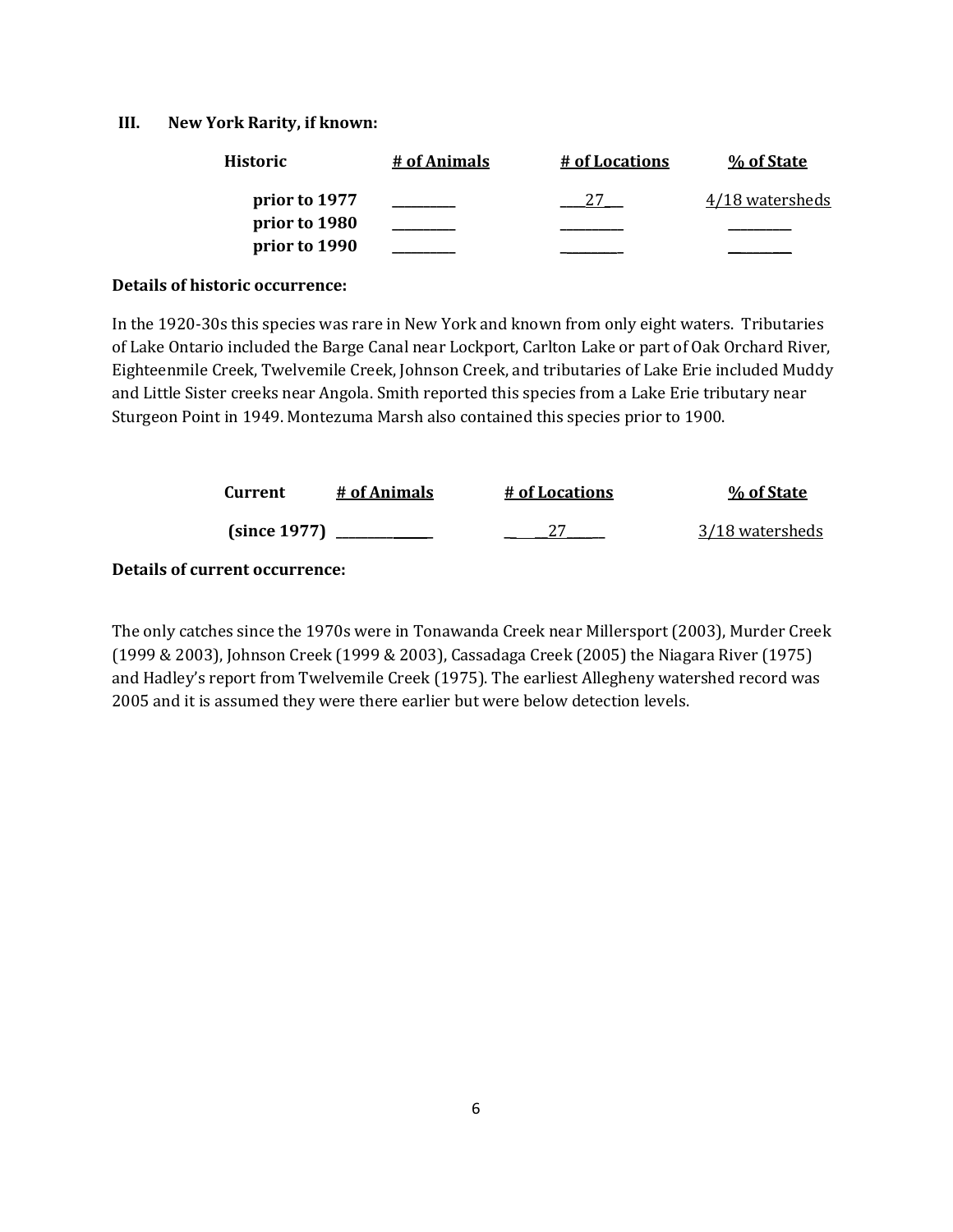# **New York's Contribution to Species North American Range:**

| % of NA Range in New York | <b>Classification of New York Range</b> |
|---------------------------|-----------------------------------------|
| 100 (endemic)             | Core                                    |
| $-76-99$                  | <u>X</u> Peripheral                     |
| 51-75                     | __ Disjunct                             |
| 26-50                     | Distance to core population:            |
| $X$ 1-25                  | .500 mi                                 |

### **IV. Primary Habitat or Community Type:**

1. Small River, Low-Moderate Gradient, Moderately Buffered, Neutral, Warm

# **Habitat or Community Type Trend in New York:**

| <b>Declining</b>                | <b>Stable</b> | <b>Increasing</b> | <b>Unknown</b> |
|---------------------------------|---------------|-------------------|----------------|
| Time frame of decline/increase: |               |                   |                |
| <b>Habitat Specialist?</b>      |               | <b>Yes</b>        | No             |
| <b>Indicator Species?</b>       |               | <b>Yes</b>        | No             |

# **Habitat Discussion:**

Redfin shiner lives in small to medium-sized streams in a variety of ecological settings, from a slowflowing bay to high-gradient upland reaches. It is typically found in pools, but also prefers moderate or low-gradient streams with sand and gravel bottoms with some vegetation.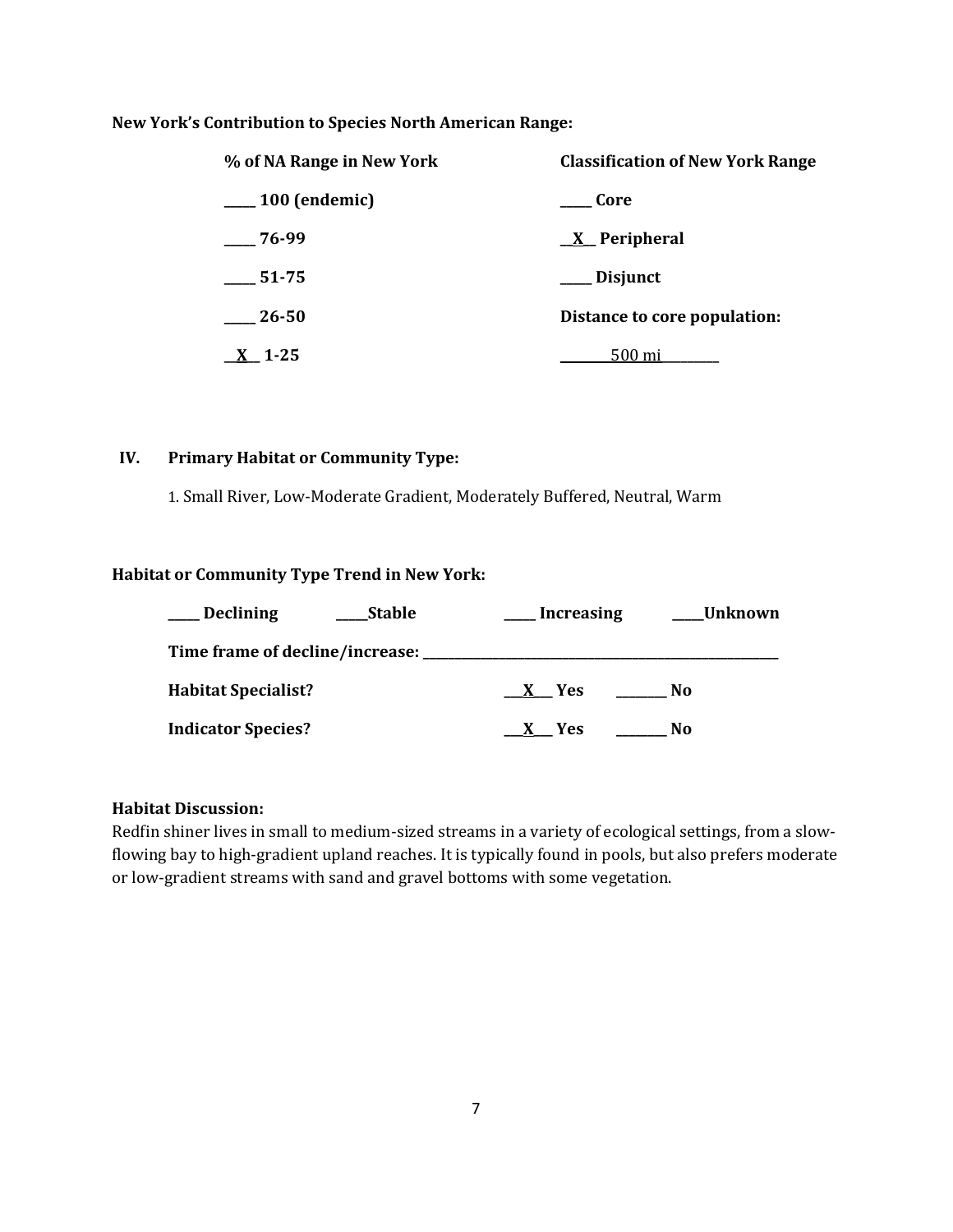- **V. New York Species Demographics and Life History**
	- **\_\_X\_\_\_ Breeder in New York**
		- **\_\_X\_\_ Summer Resident**
		- **\_\_X\_\_ Winter Resident**
		- **\_\_\_\_\_ Anadromous**

**\_\_\_\_\_ Non-breeder in New York**

- **\_\_\_\_\_ Summer Resident**
- **\_\_\_\_\_ Winter Resident**
- **\_\_\_\_\_ Catadromous**
- **\_\_\_\_\_ Migratory only**
- **\_\_\_\_\_Unknown**

# **Species Demographics and Life History Discussion:**

This species has a relatively short life span, seldom exceeding 3 summers in Wisconsin, 1.5 years in Mississippi. Sexual maturity is reached usually in the second or third summer in Wisconsin and in 1 year in Mississippi. Spawning occurs in spring and summer (Becker 1983, Matthews and Heins 1984).

### **VI. Threats:**

The species is not highly sensitive to environmental change in other parts of its range, but it is listed as threatened in Wisconsin. In Iowa it has been used as a bait minnow and in central Missouri it is the most common minnow (Scott and Crossman 1973, Pflieger 1997). The loss of quality habitats when Montezuma Marsh was drained in the early 1900s was poorly documented, but this elimination of species was echoed with bigeye chub, pugnose shiner and sauger from the same areas.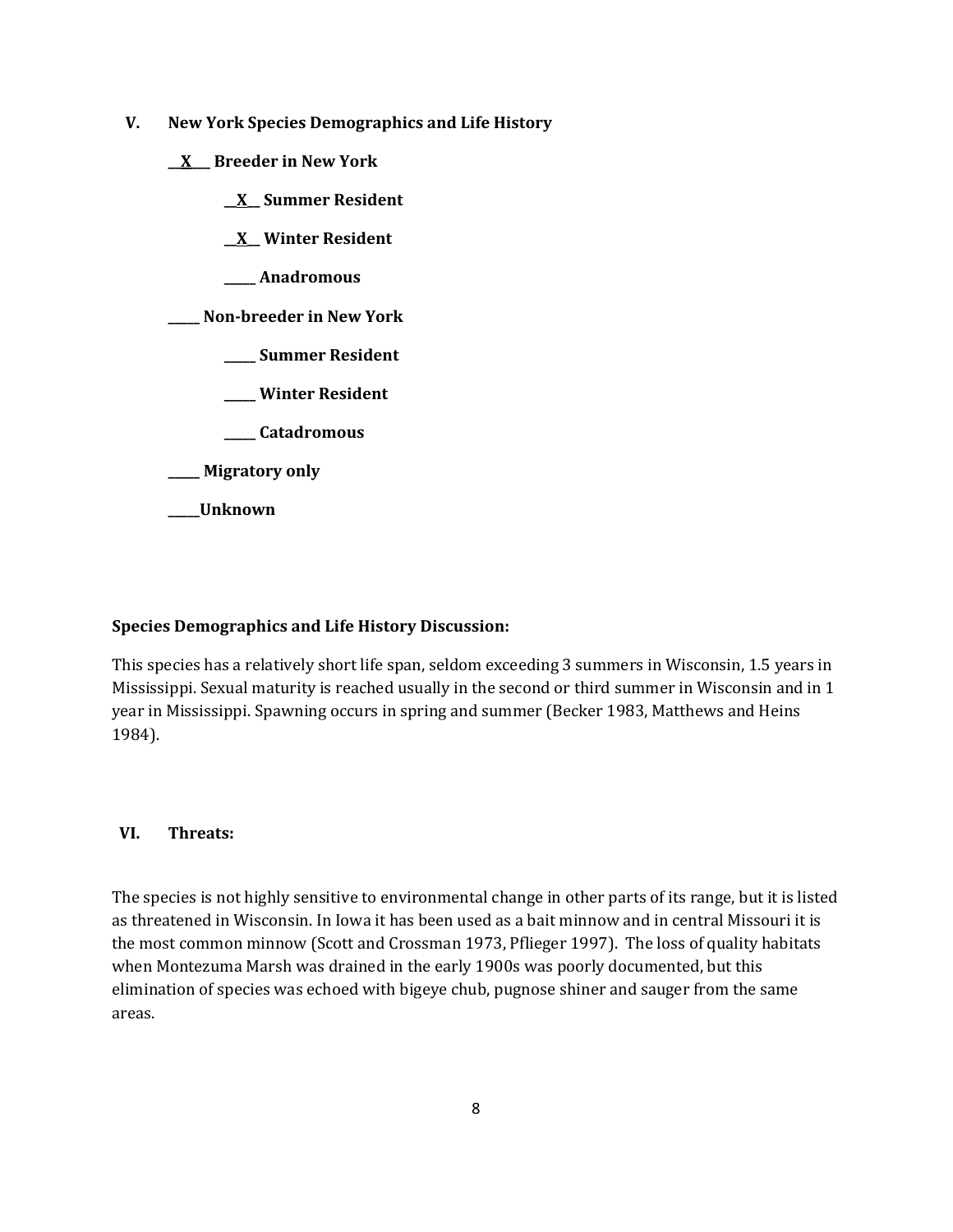|                                   |                                    | Conser      |
|-----------------------------------|------------------------------------|-------------|
|                                   |                                    | vation      |
|                                   | <b>Conservation Actions</b>        | actions     |
|                                   |                                    | followi     |
| <b>Action Category</b>            | <b>Action</b>                      | ng          |
| Land/Water Protection             | Resource/Habitat Protection        | <b>IUCN</b> |
|                                   |                                    | taxono      |
| <b>External Capacity Building</b> | Alliance & Partnership Development | my are      |
|                                   |                                    |             |

categorized in the table below.

# **Are there regulatory mechanisms that protect the species or its habitat in New York?**

- **\_\_\_\_\_\_ No \_\_\_\_\_ Unknown**
- **\_\_X\_\_\_ Yes**

The Protection of Waters Program provides protection for rivers, streams, lakes, and ponds under Article 15 of the NYS Conservation Law. However, non-trout supporting waters and those classified as Class C and below are not subject to Article 15 regulation. Additionally, agricultural activities are exemt from article 15 regulation.

**Describe knowledge of management/conservation actions that are needed for recovery/conservation, or to eliminate, minimize, or compensate for the identified threats:**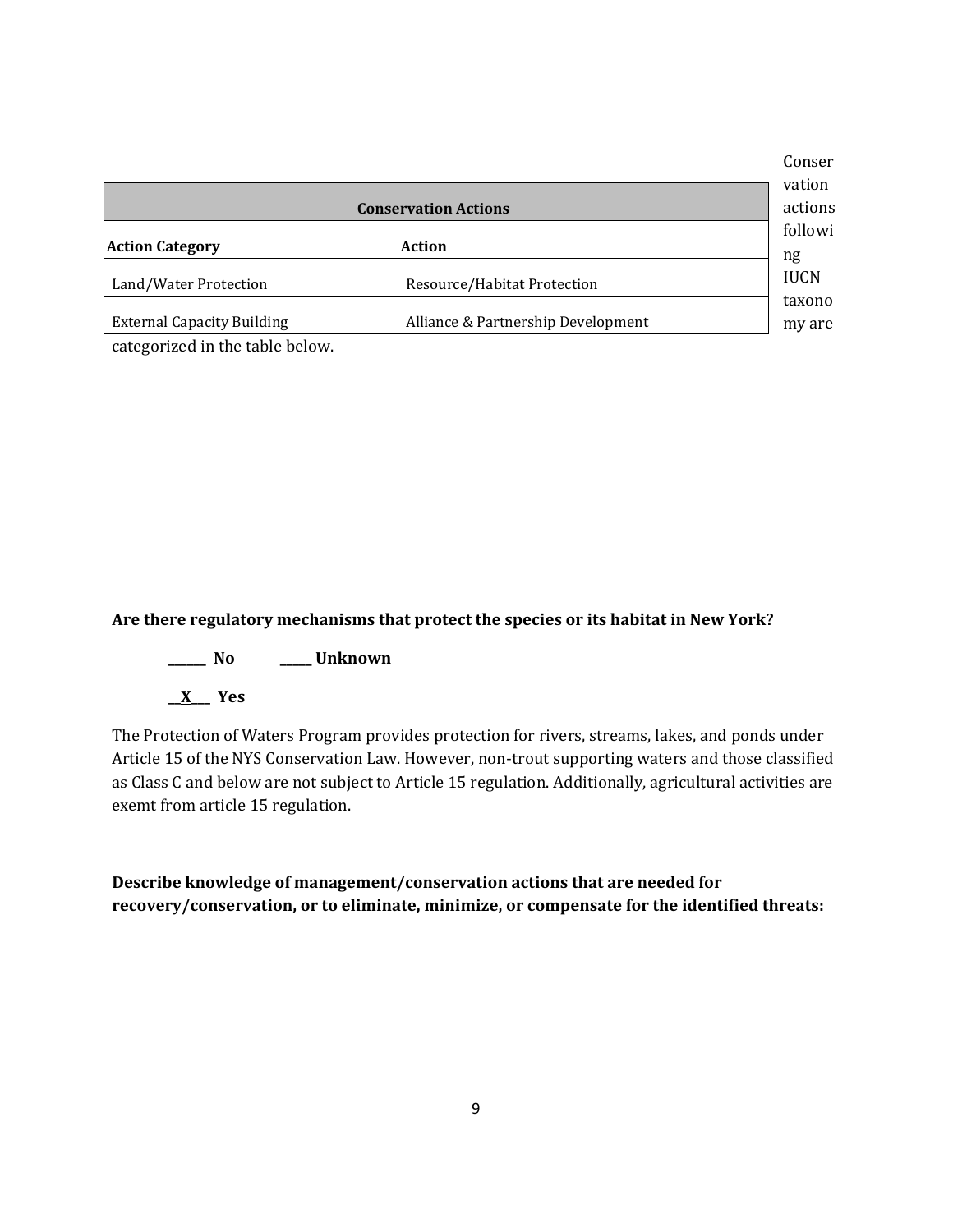The Comprehensive Wildlife Conservation Strategy (NYSDEC 2005) includes recommendations for the following actions for the redfin shiner.

#### **Habitat Research:**

\_\_\_\_ Inventory and assess losses of habitat and of this species in tributaries of Western Lake Ontario. This would be followed by considering remediation efforts.

#### **Population Monitoring:**

\_\_\_\_ Its status in New York needs to be determined. The circumstance of one of the recent records for both the redfin shiner and the longear sunfish being from the same locations, Tonawanda Creek near Millersport and Johnson Creek near Kuckville, deserves further study.

#### **VII. References**

Becker, G.C. 1983. Fishes of Wisconsin. Univ. Wisconsin Press, Madison. 1052 pp.

Carlson, D.M. 2001. Species accounts for the rare fishes of New York. N. Y. S. Dept. Env. Cons. Albany, NY.

- Carlson, D.M. 2012 (draft). Species accounts of inland fishes of NYS considered as imperiled, 2012. NYDEC, Watertown, NY.
- Lee, D.S., et al. 1980. Atlas of North American freshwater fishes, North Carolina State Mus. of Nat. His. 867 pp. Matthews, M.M., and D.C. Heins. 1984. Life history of the redfin shiner, *Notropis umbratilis* (Pisces: Cyprinidae), in Mississippi. Copeia 1984:385-390.
- Matthews, M.M.. and D.C. Heins. 1984. Life history of the redfin shiner, *Notropis umbratilis* (Pisces:Cyprinidae), in Mississippi. Copeia 1984:385-390.
- NatureServe. 2012. NatureServe Explorer: An online encyclopedia of life [web application]. Version 7.1. NatureServe, Arlington, Virginia. Available http://www.natureserve.org/explorer. (Accessed: May 9, 2012 ).
- Noltie, D.B. 1989. Status of the redfin shiner*, Notropis umbratilis,* in Canada. Can. Field-Nat. 103:201-215.
- Pflieger, W.L. 1997. The fishes of Missouri (revised edition). Missouri Dept Conservation, Jefferson City. 372pp.
- Scott. W.B., and E.J. Crossman. 1973. Freshwater fishes of Canada. Fish. Res. Bd. Can., Bull. 184. 966 pp.